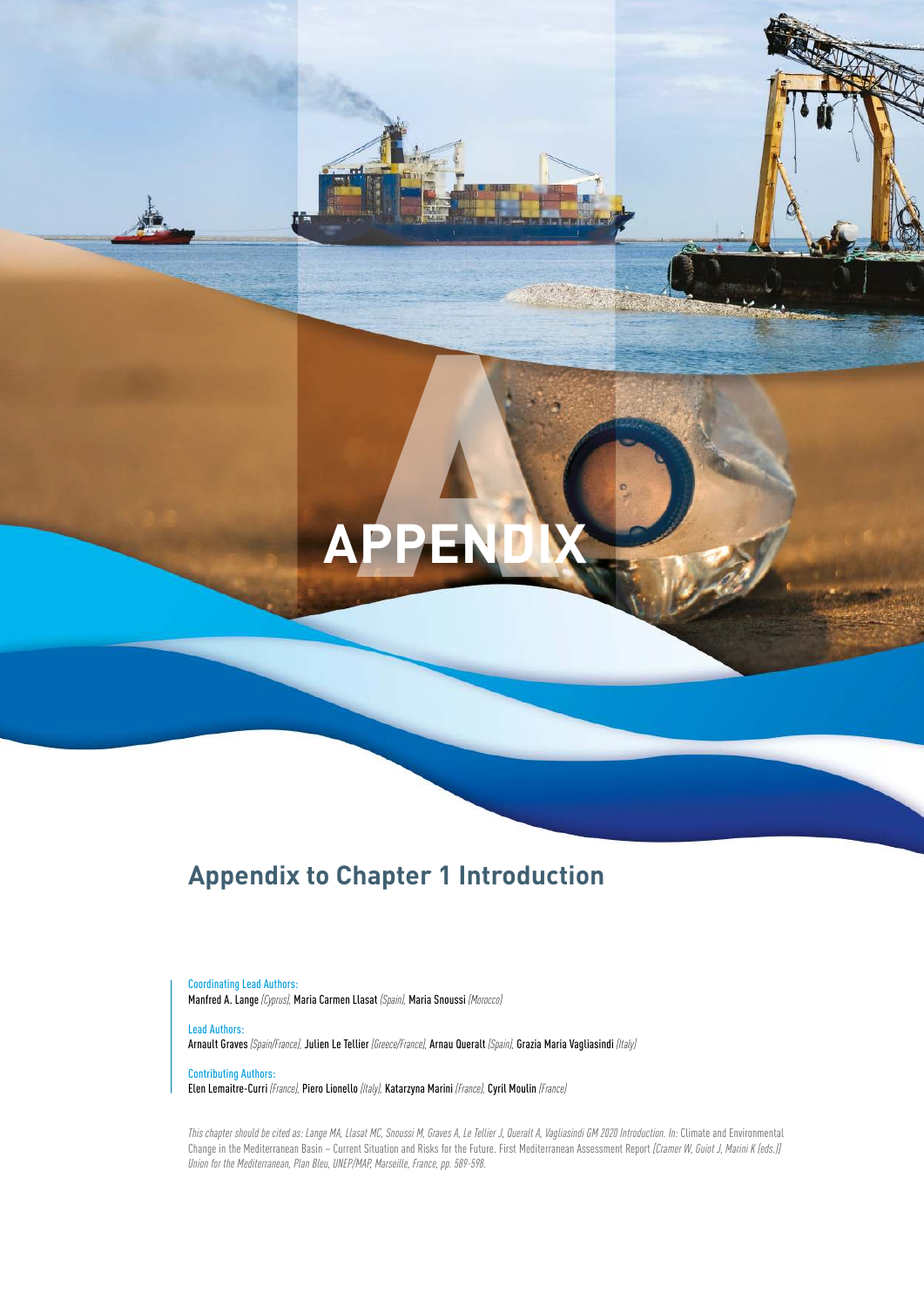

In December 2017 the Secretariat of the Union for the Mediterranean (UfM) signed an agreement with the Plan Bleu Regional Activity Centre (UNEP/MAP) to jointly support MedECC. The MedECC Secretariat is supported and funded by UfM, through a grant provided by the Swedish International Development Cooperation Agency (SIDA), hosted by Plan Bleu in Marseille, France.

MedECC is also supported by: the French Agency for Ecological Transition (ADEME), Mediterranean Integrated Studies at Regional And Local Scales (MISTRALS), the Principality of Monaco, the Advisory Council for the Sustainable Development of Catalonia of the Government of Catalonia (CADS, Spain), Métropole Aix-Marseille Provence (France), Laboratory of Excellence OT-Med, Aix-Marseille University (France), the French National Research Institute for Sustainable Development (IRD), Association for Innovation and Research in Climate (AIR Climat, France) et ACTERRA Consulting (France).

The Union for the Mediterranean (UfM) is an intergovernmental institution created in 2008 which brings together all 28 countries of the European Union and 15 countries of the southern and eastern Mediterranean. UfM's mission is to enhance regional cooperation, dialogue and the implementation of projects and initiatives with tangible impact on citizens, addressing three strategic objectives: stability, human development and integration. The UfM Climate Change Expert Group (UfM CCEG) was established at the frst UfM Ministerial Meeting on Environment and Climate Change in May 2014 in Athens, Greece. The UfM Ministerial Declaration of Athens expressed the need for a regional vulnerability assessment regarding climate change impacts in the Mediterranean. The role of the UfM CCEG is to advance discussions on climate change priority actions and accelerate the identifcation and development of concrete projects and initiatives. UfM CCEG has approved a Work Program (2017-2022) in which a specific activity "To promote a regional science-based consensus on climate impacts in the UfM region especially on the Mediterranean Basin" was included. The work undertaken by MedECC responds to this activity and is therefore supported by UfM under its Ministerial mandate.

Administered by the United Nations Environment Programme (UNEP) for more than four decades as the frst Convention of its Regional Seas Programme and as a regional Multilateral Environ-

mental Agreement, the Mediterranean Action Plan (MAP) was approved in 1975 by the Mediterranean States and the European Union (EU) and was amended in 1995 after the Rio Summit to better reflect the integrated approach and indivisible nature of sustainable development. The Convention for the Protection of the Marine Environment and the Coastal Region of the Mediterranean (Barcelona Convention) was adopted in its original form in 1976 and amended in 1995 as a response to the MAP's revision. Today the UNEP/MAP – Barcelona Convention system represents the unique legally binding regime dedicated to the protection, depollution and preservation of the Mediterranean Sea and coast, and to sustainable development of its coastal area. The Barcelona Convention's 22 Contracting Parties adopted the Mediterranean Strategy for Sustainable Development (MSSD) in February 2016 at their 19th Meeting held in Greece, Athens, as a strategic guiding document for all stakeholders and partners to translate the 2030 Agenda for Sustainable Development (2030 Agenda) at regional, sub-regional and national levels. The MSSD provides an integrative policy framework for securing a sustainable future for the Mediterranean region consistent with the Sustainable Development Goals (SDGs). The creation of MedECC responds to needs and intentions expressed by the MSSD, in particular under the Flagship Initiative of its Objective 3 "Addressing climate change as a priority issue for the Mediterranean", which reads as follows: "Establish a regional science-policy interface mechanism, including the social and behavioral sciences, endorsed by all the Contracting Parties to the Barcelona Convention, with a view to preparing consolidated regional scientifc assessments and guidance on climate change trends, impacts and adaptation and mitigation options".

Plan Bleu is one the UNEP/MAP Regional Activity Centers, located in Sophia-Antipolis and Marseille (France). Its program of work is approved every two years by the Contracting Parties to the Barcelona Convention. The main objective of Plan Bleu is to raise awareness of Mediterranean stakeholders and decision makers regarding environment and sustainable development issues in the region, through the following activities: a) Observing interactions between environment and development to support decision makers; b) Shaping possible futures for sustainable development (prospective studies, scenario building); c) Monitoring the implementation of the Mediterranean Strategy for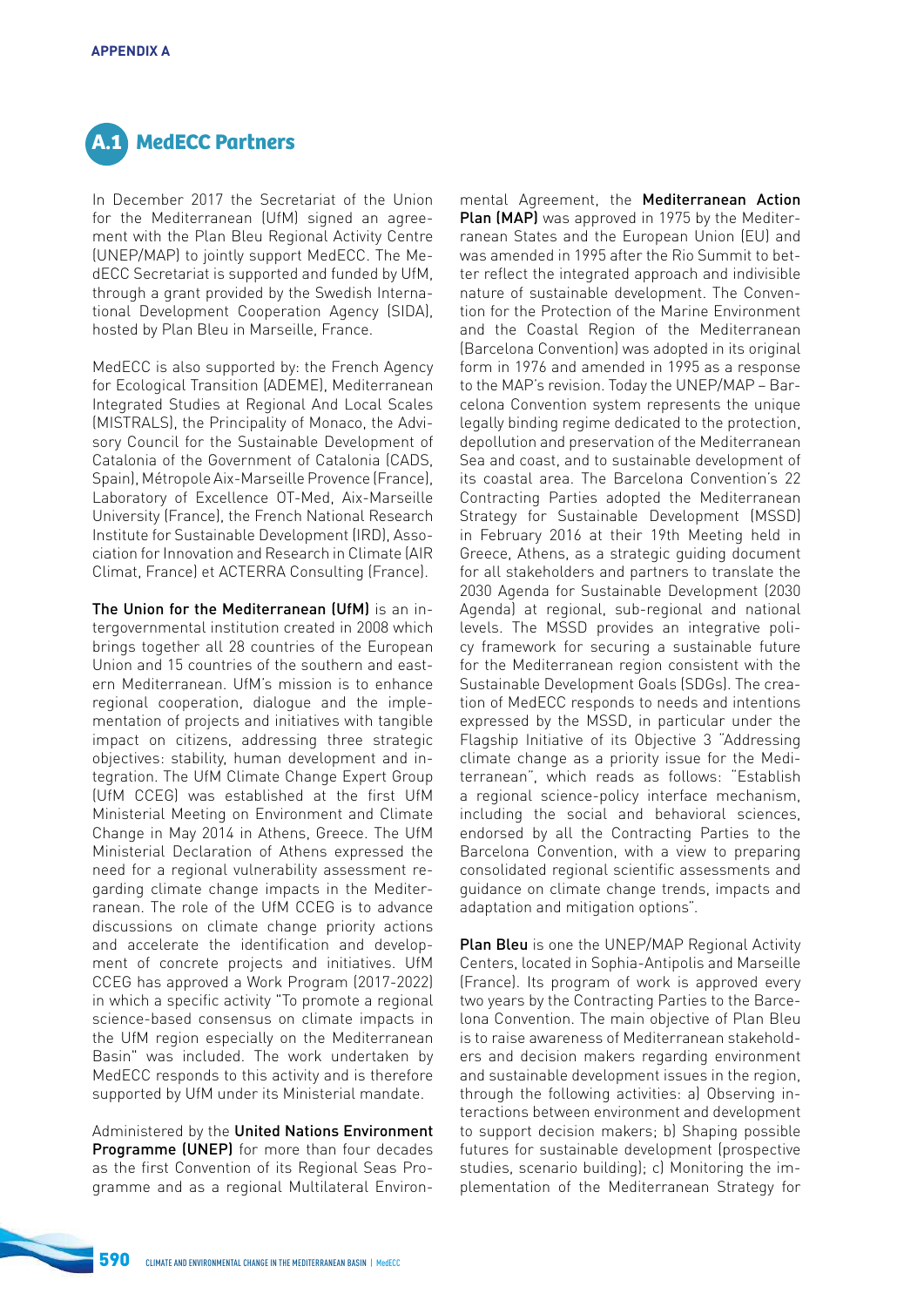Sustainable Development; d) Integrating climate change as a priority; e) Supporting the transition towards a green and blue economy; f) Offering a socio-economic perspective for the appropriate management of Mediterranean resources.

MedECC has taken an active role as co-lead of the Climate Change chapter in the recent State of the Environment and Development Report (SoED 2019) coordinated by Plan Bleu.

The French Research Institute for Sustainable Development (IRD – *Institut de Recherche pour*  le Développement) is a key French player on the international development agenda working primarily in partnership with Mediterranean and inter-tropical countries. It is based on the principle that scientific progress is necessary to further sustainable and human development, and uses an original model: equitable scientific partnership with developing countries to co-design solutions adapted to the challenges faced by humans and the planet, including pandemics, climate change, humanitarian and political crises, etc. It has been able to make an important contribution to MedECC thanks to its network and presence in ffty or so countries encouraging science and innovation as key drivers in their development.

The Advisory Council for Sustainable Development of Catalonia of the Government of Catalonia (CADS) is the advisory body on sustainability of the Catalan Government, whose main aim is to be an effective and successful interface between scientists, policymakers and stakeholders. The council is an active member of the European Environment and Sustainable Development Advisory Councils (EEAC), a network of advisory bodies established by national or regional governments or parliaments. Since 2005, CADS has overseen the elaboration of the periodic Report on Climate Change in Catalonia. The 3rd edition was published in September 2016 and involved 150 experts and more than 40 reviewers. A 4th edition is under preparation.

The Ministry of Foreign Affairs and Cooperation of the Principality of Monaco manages public policy in the following areas: immunity, diplomatic channels and consular affairs, European affairs, international and multilateral affairs and international environment.

The French Agency for Ecological Transition (ADEME) is active in the implementation of public policy in the areas of the environment, energy and sustainable development. ADEME provides

expertise and advisory services to businesses, local authorities and communities, government bodies and the public at large, to enable them to establish and consolidate their environmental action. As part of this work the agency helps fnance projects, from research to implementation, in its areas of action.

The Association for Innovation and Research in Climate (AIR Climat) aims to contribute to awareness-raising on climate change issues and to help, through research and innovation, to implement new solutions in the field of carbon economy. lifestyles and their evolution. AIR Climat brings together climate change scientists and technicians. The association leads the Regional Group of Experts on Climate in the "South Region" of France (Région Sud – Provence-Alpes-Cote d'Azur), GREC-SUD, which aims to centralize, transcribe and share scientific knowledge on climate and climate change in the region. The priority objective of the group is to inform decision makers (elected representatives, local authorities) of the territory, so that scientific results are considered in public policies. Eight thematic booklets on climate change in the region have been published so far.

ACTERRA is a consultancy firm dedicated to environmental policy and climate change. ACTERRA has expertise in designing and implementing adaptation measures at different scales: strategic approaches and institutions at international and national level, regional and interregional initiatives, research and consulting for local authorities, operational actions at local level, etc., in particular in southern Mediterranean countries.

Labex OT-Med (Objectif Terre – Bassin Méditerranéen) is a "Laboratoire d'excellence" (LABEX) selected by the French "Investissements d'Avenir" program that brings together 10 research laboratories and 1 research federation specialized in different fields: a) environmental sciences, law, economy and social sciences; b) global change and natural hazards in the Mediterranean Basin.

MedECC has also obtained support from the MISTRALS program (Mediterranean Integrated STudies at Regional And Local Scales). The main objective of this program is to bring together French researchers and to reinforce international collaboration between Mediterranean countries. MISTRALS is led by CNRS, with strong partnerships with several other French research institutions. The MedECC network of experts allows the dissemination of scientific results to stakeholders policymakers and managers to help them address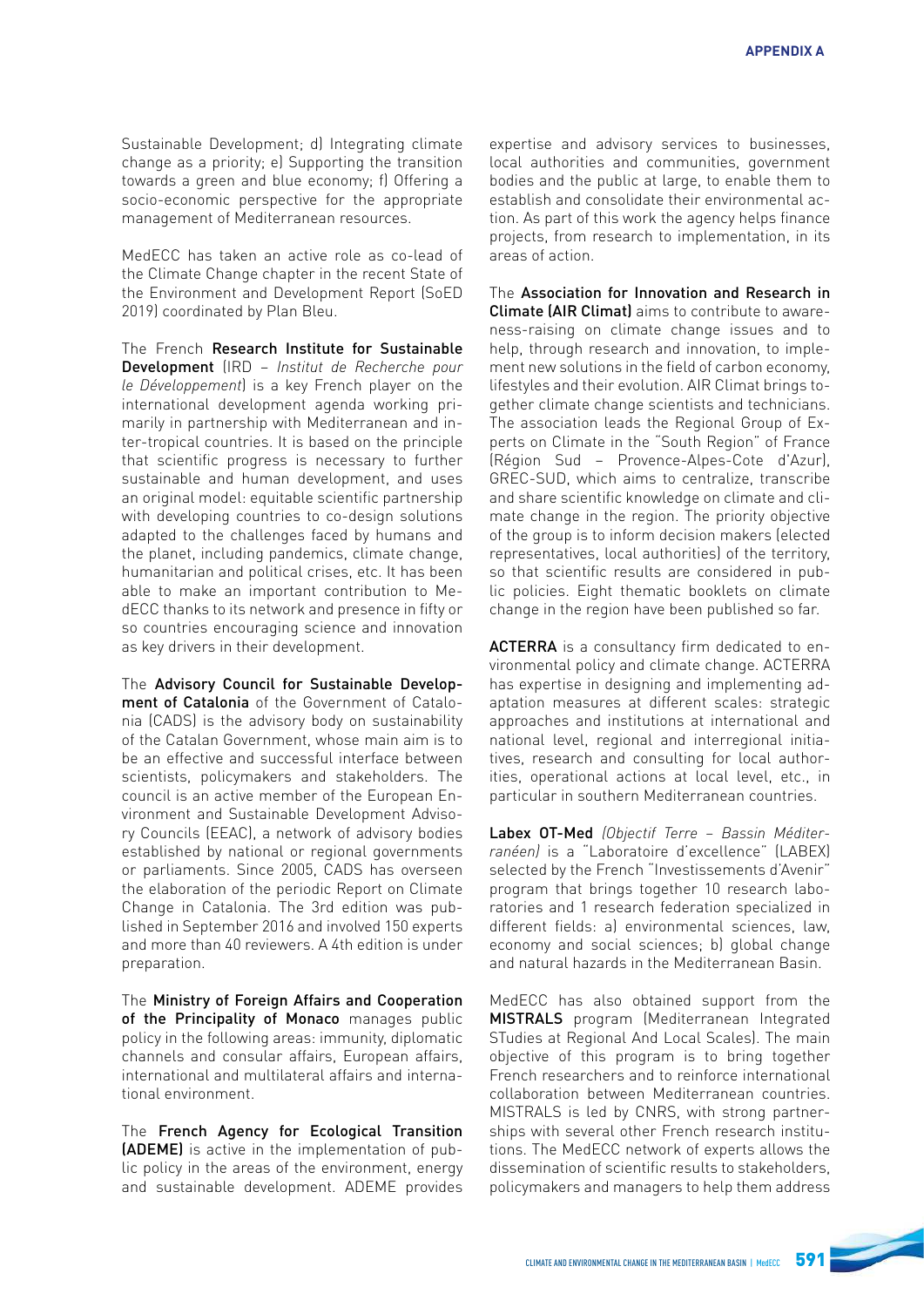societal, environmental and economic challenges for the sustainable development of Mediterranean countries. MISTRALS addresses the following scientific questions, all of them included in the scientific objectives of MedECC: a) Links between past climate variability and evolution of Mediterranean civilizations and societies; b) Hydrological cycle in the Mediterranean and extreme rainfall events; c) Evolution of marine biogeochemistry under climate change and anthropogenic pressure; impacts on marine ecosystems; d) Change in atmospheric composition and air quality under climate change and anthropogenic pressure and impacts on health; e) Monitoring continental and marine biodiversity and their sensitivity to climate change and anthropogenic pressure; f) Changes in continental surfaces, from urban to countryside regions under climate change and anthropogenic pressure. Action b, in particular, is the objective of the research program HYMEX (Hydrological and Mediterranean Experiment) that has a strong relationship with MedECC, with some members of both corresponding steering committees and authors of this MAR1 report in common.

A similar relationship is maintained with MEDCLI-VAR (Mediterranean Climate Variability and Predictability), which is a scientific network endorsed by the international CLIVAR Office, to promote better communication among different scientific disciplines and develop a multidisciplinary vision of the evolution of the Mediterranean climate through studies that integrate atmospheric, marine, and terrestrial climate components at time scales ranging from paleo-reconstructions to future climate scenarios.

# **A.2 Research activities in the Mediterranean region**

A number of past and ongoing research programs and projects have objectives relating to the MedECC assessment process. The following compilation lists some of them, without attempting to be complete.

- The Mediterranean Experiment (MEDEX) is focused on cyclones in the Mediterranean, their impact and forecasting (Jansa et al. 2014).
- The Hydrological Mediterranean Experiment (HyMEX) aims to elucidate the hydrological cycle in the Mediterranean, with emphasis on extreme weather events, inter-annual to decadal variability of the coupled Mediterranean system, and associated trends in the context of global change (Drobinski et al. 2014).
- The Med-CORDEX initiative attempts to downscale global climate scenarios in the Mediterranean (Ruti et al. 2016).

Other large collaborative scientific projects and networks do exist and are actively engaged in enhancing the necessary scientific knowledge base, often through a multidisciplinary and integrated approach (i.e. CIRCE-Climate Change and Impact Research: the Mediterranean Environment). The MedCLIVAR network is a case in point. Results of the investigations have been published in three books (Bolle 2003; Lionello et al. 2006; Lionello 2012) and numerous scientifc articles. While often conceived as scientifc platforms for better communication and cooperation among scientists, these projects, networks and initiatives and their results are usually not easily accessible to decision- and policymakers.

The recent assessment reports of the Intergovernmental Panel on Climate Change (IPCC) and the Intergovernmental Science Policy Platform on Biodiversity and Ecosystem Services (IPBES) provide useful knowledge but they have not provided an integrated view on the Mediterranean Basin. These assessments cover only parts of the region in disconnected chapters or only some of the relevant topics (e.g. climate variability). In close cooperation with MedECC, the forthcoming Sixth Assessment Report of the IPCC will contain, for the frst time, a "Cross-Chapter Paper" dedicated to the Mediterranean Basin.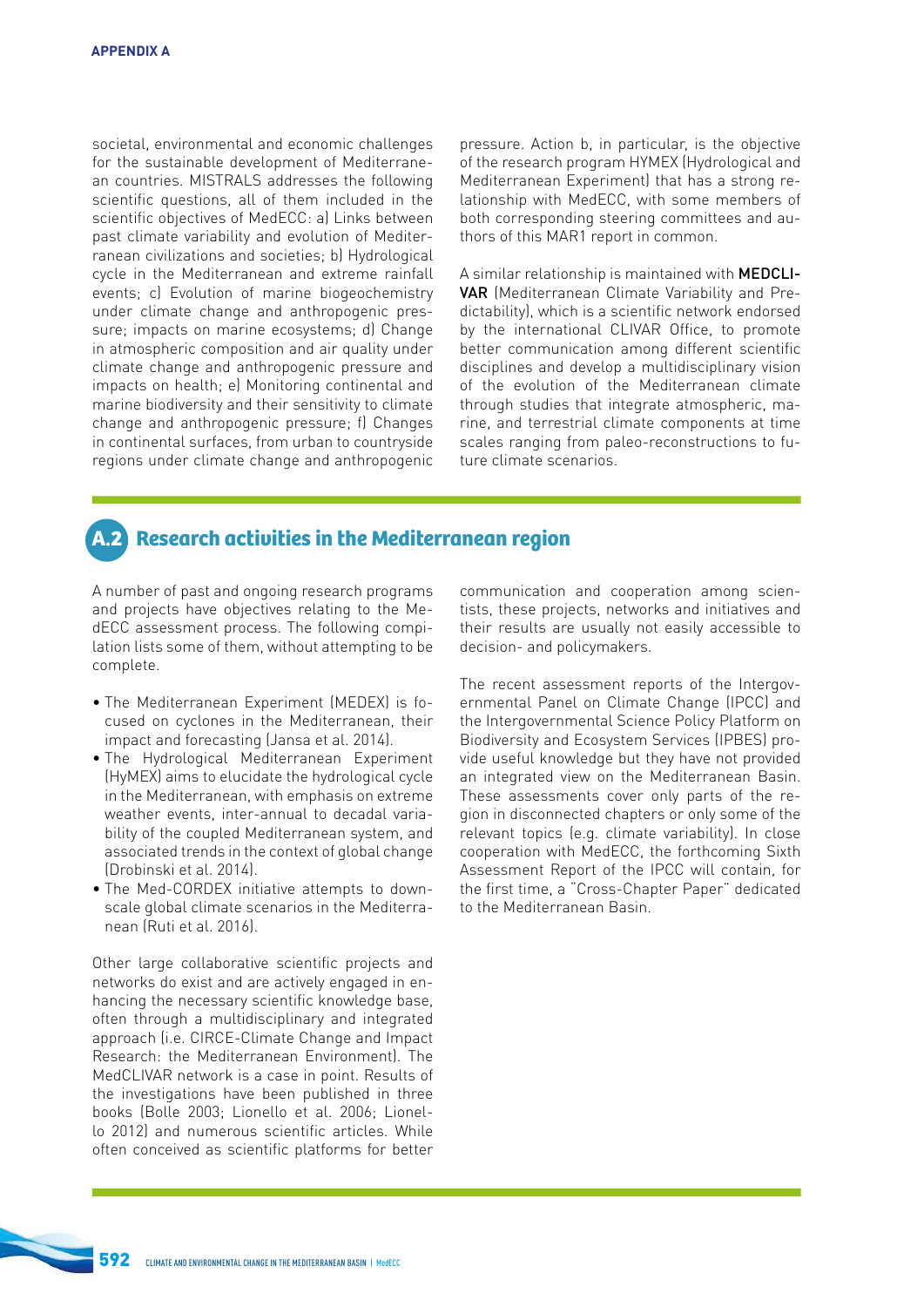# **A.3 Institutional context of MedECC**

The origin of the MedECC initiative can be traced back to a meeting of the MedCOP 21 in Marseille, France, on 4-5 June 2015. In the context of the "Agenda of Positive Solutions", the idea of a network of Mediterranean Experts on Climate and environmental Change (MedECC) was first put forward and very positively received during this meeting. MedECC was envisioned as a Mediterranean derivative of both IPCC and IPBES. Just one month later, on July 9, 2015, MedECC was more officially established in the context of a side event at the international scientifc conference "Our Common Future under Climate Change" (CFCC) in Paris under the auspices of the International Council of Scientific Unions (ICSU), Future Earth, the United Nations Educational Scientific and Cultural Organization (UNESCO) and a number of French research institutions. CFCC was the key scientific event to prepare for the UNFCCC COP-21 held in Paris on November 30 – December 12, 2015. The Mediterranean side event at CFCC brought together about 40 scientists and representatives of the initial supporting institutions, including Plan Bleu (United Nations Environment Programme/Mediterranean Action Plan Regional Activity Centre), Labex OT-Med, MISTRALS, UfM, the World Bank Center for Mediterranean Integration (CMI), Regional Group of Experts on Climate in the South Provence-Alpes-Cote d'Azur (GREC-SUD), French National Research Institute for Sustainable Development (IRD) and Advisory Council for the Sustainable Development of Catalonia of the Government of Catalonia (CADS) as well as decision- and policymakers.

Since 2015, MedECC has developed its network of voluntary contributions, aiming to contribute to a science-policy interface for Mediterranean sustainable development. Major steps in this context have included:

- Regular contributions to the meetings of the Union for the Mediterranean Climate Change Expert Group (UfM CCEG) since its meeting in Barcelona, Spain, on October 1 and 2 2015.
- Side events organized by MedECC during the 21st and 22nd Sessions of the Conference of the Parties to the United Nations Framework Convention on Climate Change (COP 21 and COP 22 – UNFCCC) respectively in Paris, France, in December 2015, and in Marrakesh, Morocco, in November 2016.
- A substantive contribution to the implementation of the Mediterranean Strategy for Sustainable Development (MSSD) 2016-2025, approved during the 19th Meeting of the Contracting Parties to the Convention for the Protection of the Marine Environment and the Coastal Region of the Mediterranean (Barcelona Convention) in Athens, Greece, in February 2016.
- Following the adoption of the 2017-2022 work program of the UfM CCEG, it was decided to rely primarily on MedECC to provide an assessment of the impacts of climate and environmental change in the Mediterranean Basin. Given the cross-sectorial scope of MedECC and its emphasis on environmental issues, it was decided that any possible UfM contribution to MedECC activities will be inclusive and involve Environment and Climate Change representatives of the UfM Member States, and will be pursued in coordination with all relevant UfM structures.
- The signature of an agreement in December 2017 between the Secretariat of the UfM and Plan Bleu Regional Activity Centre (UNEP/ MAP) to jointly support MedECC, with the establishment of a MedECC Secretariat – fnanced in 2018-2020 by UfM through a grant from the Swedish International Development Cooperation Agency (SIDA) and hosted by Plan Bleu in Marseille, France, since May 2018.

# **A.4 The path towards the first assessment (MAR1)**

### **A.4.1 Main steps in report preparation**

The Secretariat of the UfM hosted the first meeting of the MedECC ad hoc SC on April 7 and 8 2016 in Barcelona, Spain. The purpose of this meeting, to which a few key scientists and representatives of the main user institutions were invited, was to debate the group's governance system and the

foundations of the First Mediterranean Assessment Report (MAR1). This meeting was followed by a workshop in Aix-en-Provence, France, in October 2016, where participants from 16 countries, 50 scientists and 18 representatives of end-user organizations, met to develop the general structure and outline of MAR1. From May 2017 to March 2018, thematic workshops were organized in order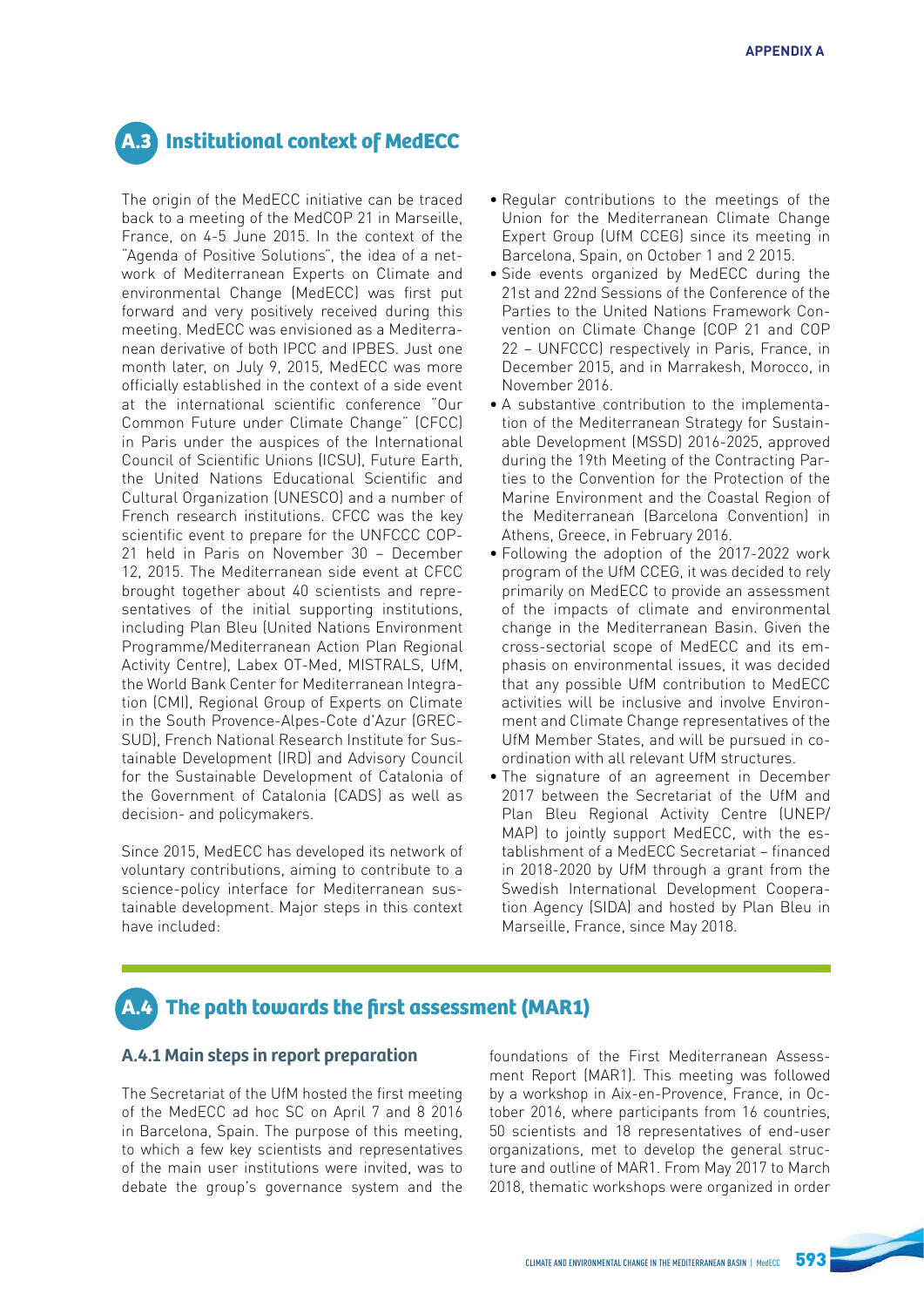to discuss the topics to be included in MAR1. More specifically the thematic workshops comprised: (i) a workshop on "Water, food, energy" (May 2017, Rabat, Morocco), (ii) a workshop on "Development, health and human security" (June 2017, Palermo, Italy), (iii) a workshop on "Ecosystems and ecosystem services" (July 2017, Marseille, France), (iv) a workshop on human impacts on Mediterranean marine ecosystems and the economy (October 2017, Monaco) and (v) a workshop on drivers of climate and environmental change (March 2018, Aixen-Provence, France).

A call for self-nominations of Coordinating Lead Authors (CLAs) and Lead Authors (LAs) for MAR1 was widely distributed on May 31, 2018, with a deadline extended to June 22, 2018. This call was circulated widely in various scientific networks. MedECC invited self-nominations from experts from the full range of scientific, technical and socio-economic views and backgrounds linked with the Mediterranean. MedECC received 161 self-nominations from 24 countries (39% female and 61% male).

MedECC CLAs were appointed by the MedECC SC, giving priority to recognized scientifc capacity and ensuring, to the highest degree possible, diversity in terms of scientific discipline, country of origin and gender. During a second phase LAs were appointed by CLAs in collaboration with the MedECC SC, using the same criteria. Contributing Authors (CAs) were selected by the CLAs, with the approval of the MedECC Coordinators. The drafting of MedECC MAR1 can thus be considered a highly participatory process.

All appointed authors are widely recognized experts who represent a broad range of subject areas and opinions in order to achieve scientific excellence. CLAs and LAs interact frequently with MedECC Assessment Coordinators, the MedECC Secretariat and the MedECC SC. In 2020, the fnal editing of the report and the Summary for Policymakers was undertaken by an ad hoc Editorial Committee consisting of MedECC coordinators and several CLAs and/or SC members.

In October 2018, a few scientists representing the MedECC network published the first synthesis of multiple changes in the environment that impact the livelihoods of people in the entire Mediterranean Basin (Cramer et al. 2018).

In December 2018, scientists representing the MedECC network, in collaboration with decision makers, published a preliminary assessment of risks associated with climate and environmental changes in the Mediterranean region (MedECC booklet) (MedECC 2018).

An event organized on 10 October 2019 by the UfM Secretariat as part of the IV UfM Regional Forum was a good occasion for presenting this MedECC booklet with updated information and draft key messages. The event was a very good opportunity for bringing the report to the attention of the representatives of major stakeholders, all sectors of society, and especially policymakers from across the region, ahead of its fnalization and communication to the ministers in charge of environment and climate change at the upcoming UfM Ministerial meeting dedicated to these issues. It had a huge impact in the media across the region, and helped raising awareness.

### **A.4.2 Tasks and responsibilities**

Role attribution in report drafting and definitions are generally based on IPCC procedures, with modifcations due to more limited resources than IPCC.

### **Assessment Coordinators**

The role of coordinating the assessment is shared between two scientists. An assessment coordinator's role is to assume responsibility for overseeing the preparation of an assessment report, as well as its Summary for Policymakers (SPM) and generally ensuring that the report is completed to a high standard, that the chapters feed into each other and that their messages are not contradicting.

The coordinators are both senior experts in their feld and have experience in coordinating the work of experts. Besides overseeing the development of the assessment, the coordinators also contributed text to chapters.

The coordinators of MAR1 were Joël Guiot (CERE-GE, CNRS, France) and Wolfgang Cramer (IMBE, CNRS, France).

### Coordinating Lead Authors (CLAs)

CLAs take overall responsibility for coordinating major sections of an assessment report. CLAs have similar roles as LAs with the added responsibility of ensuring that major sections of the report are completed to a high standard, collated and delivered to the MedECC Secretariat in a timely manner. CLAs play a leading role in ensuring that any cross-cutting scientific or technical issues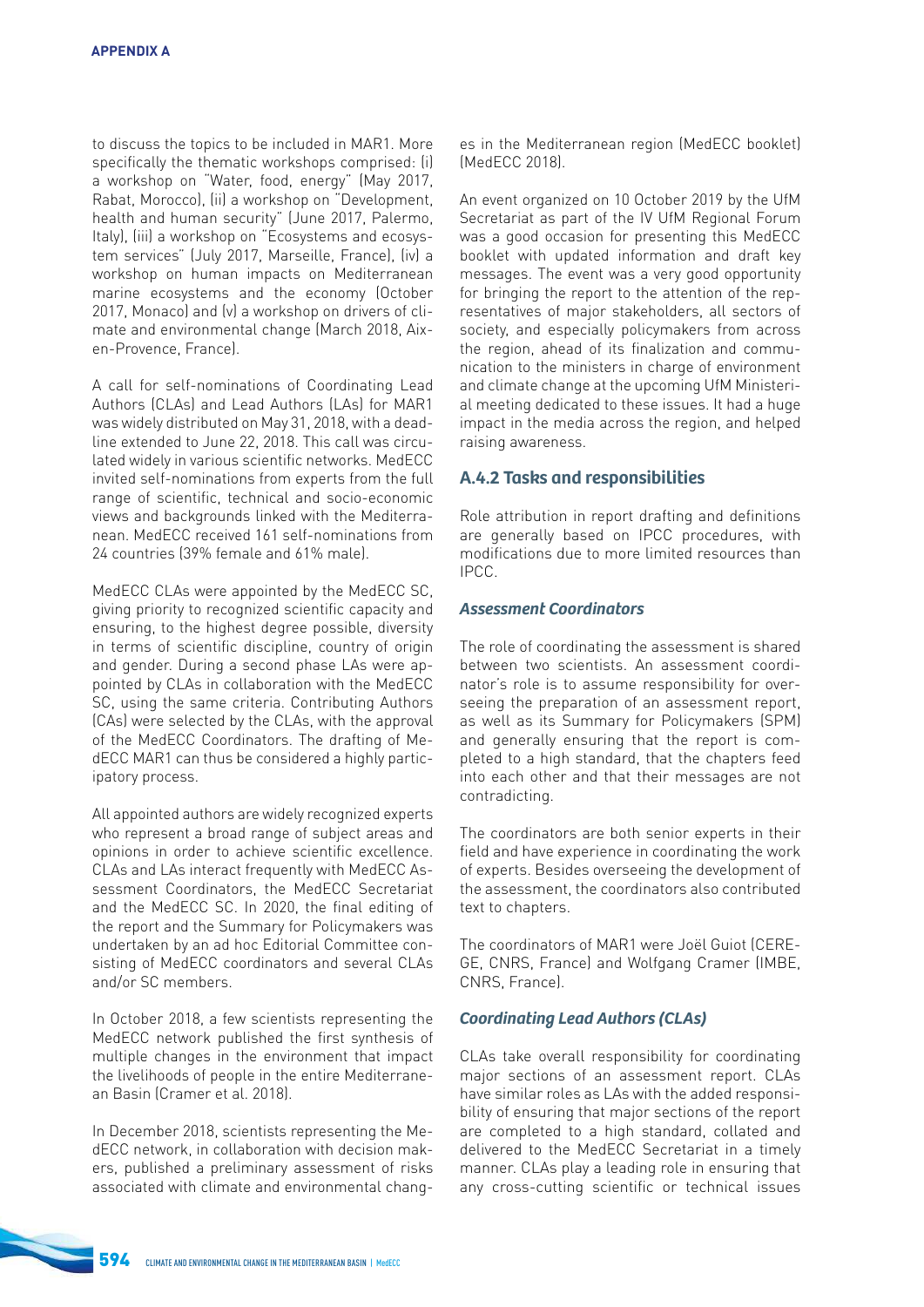which may involve several sections of a report, are addressed in a complete and coherent manner and reflect the latest information available.

### Lead Authors (LAs)

LAs are responsible for the production of designated sections on the basis of the best scientifc, technical and socio-economic information available. LAs typically work in small groups, which have responsibility for ensuring that the various components of their sections are brought together in time, are of uniformly high quality and conform to any overall standards of style set for the document as a whole. During the final stages of the report preparation, when the workload may be particularly heavy, LAs are dependent upon each other to read and edit material, and to promptly agree on any changes deemed necessary.

The essence of the LAs' task is the synthesis of material drawn from all available literature. LAs are also required to take account of expert and government review comments when revising text. LAs must have the ability to develop text that is scientifcally, technically and socio-economically sound and that faithfully represents, as much as possible, contributions by a wide variety of experts. LAs are required to record in the report views which cannot be reconciled with a consensus view, but which are nonetheless scientifcally or technically valid.

### Contributing Authors (CAs)

CAs are asked to prepare technical information in the form of text, graphs or data for integration by the LAs into the draft section. Input from a wide range of contributors is a key element in the success of the MedECC assessment report. Contributed material may be edited, merged and if necessary, amended, in the course of developing the overall draft text.

### **Expert Reviewers**

Expert Reviewers provide comments on the accuracy and completeness of the scientifc, technical and socio-economic content and the overall balance of the drafts. Expert reviewers comment on the text according to their own knowledge and experience.

### **MedECC Secretariat**

The MedECC Secretariat assists with all matters related to the preparation of the MedECC MAR1,

including communication, exchange of scientific information, management of documents and drafts, the review process and other matters. The MedECC Secretariat is also responsible for collaborating and coordinating with the CLAs to ensure that the chapters are delivered in a timely manner and to a high standard. The Secretariat collaborates closely with MedECC Coordinators and has been funded by UfM thanks to SIDA and based in Plan Bleu premises in Marseille, France, since May 2018.

The MedECC Secretariat is currently composed of the MedECC Science Officer, Katarzyna Marini. MedECC will seek to expand this support structure.

### MedECC Steering Commitee (SC)

The MedECC SC decides on the functioning of MedECC and focuses on strengthening the science-policy dialogue, as well as the visibility and credibility of MedECC. The SC participated in the development and validation of the structure and outline of MAR1, reviewed the CLA and LA nominations and validated the fnal list of CLAs and  $\Lambda$ c.

At the time of MAR1 the SC included:

- Magda Bou Dagher Kharrat *(Saint Joseph Uni*versity, Beirut, Lebanon)
- Ghani Chehbouni *(IRD, Rabat, Morocco)*
- Wolfgang Cramer (CNRS, IMBE, Aix-en-Provence, *France)*
- Marianela Fader (International Centre for Water Resources and Global Change (UNESCO), Federal Institute of Hydrology, Koblenz, Germany)
- Carlo Giupponi *(Ca' Foscari University and Venice International University, Italy)*
- Arnault Graves *(Union for the Mediterranean,*  Barcelona, Spain)
- Samir Grimes (National High School of Marine Sciences and Coastal Management, Algiers, *Algerial*
- Joël Guiot (CNRS, CEREGE, Aix-en-Provence, *France)*
- Manfred A. Lange (The Cyprus Institute, Nicosia, *Cyprus)*
- Elen Lemaitre-Curri (Plan Bleu, Marseille, *France),* until July 2020 ; François Guerquin (Plan Bleu, Marseille, France), after July 2020
- Julien Le Tellier (UNEP/MAP Barcelona Convention Secretariat, Athens, Greece)
- Piero Lionello (University of Salento, Lecce, Italy)
- Maria Carmen Llasat (University of Barcelona, *Spain)*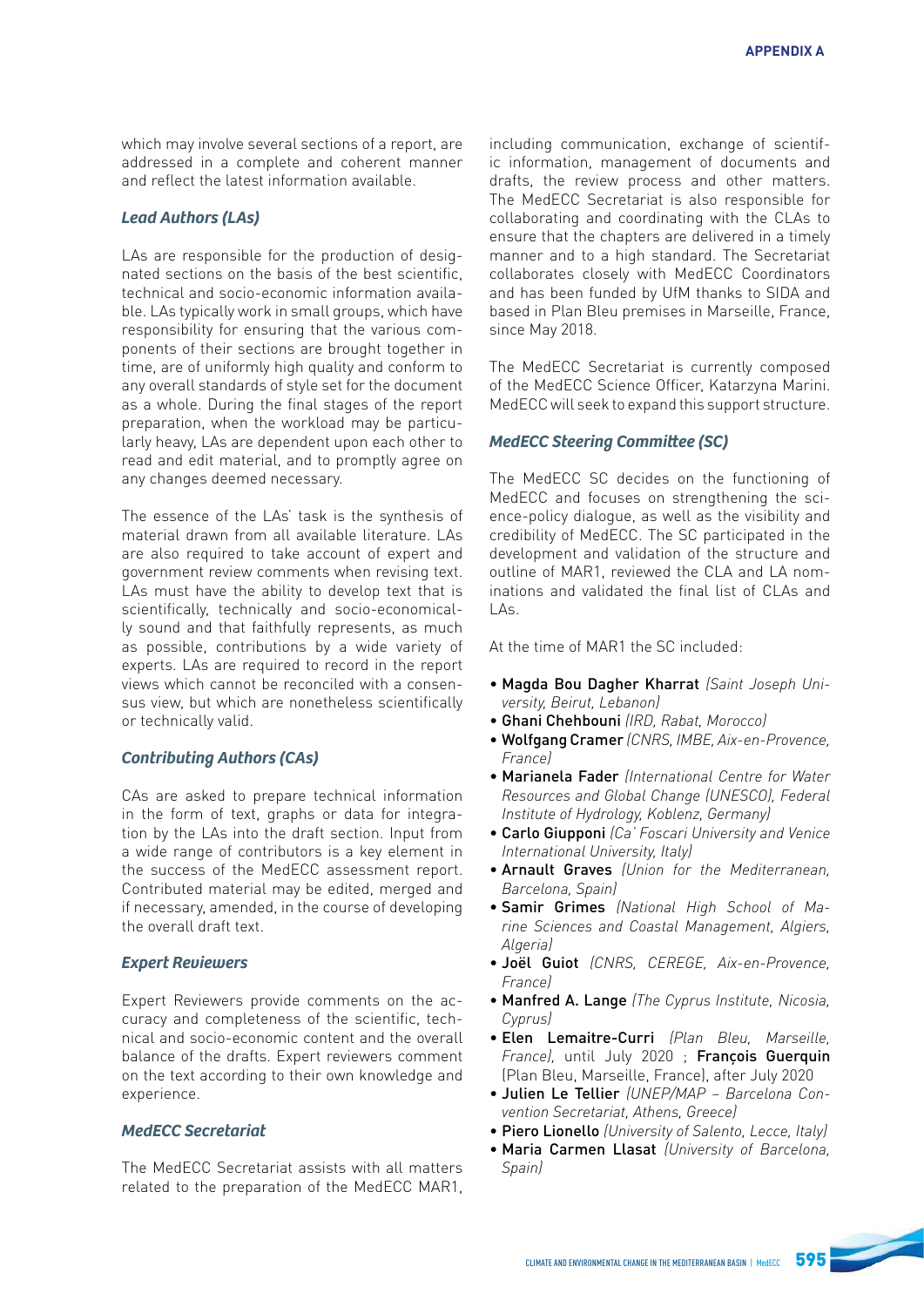- Cyril Moulin (National Institute for Earth Sciences and Astronomy (INSU), CNRS, MISTRALS, Paris, *France)*
- Shlomit Paz (University of Haifa, Israel)
- Arnau Queralt Bassa (Advisory Council for the Sustainable Development of Catalonia (CADS), Barcelona, Spain)
- Maria Snoussi *(Mohammed V University, Rabat, Morocco)*
- Andrea Toreti (European Commission Joint Re*search Centre (JRC), Ispra, Italy)*
- Ethemcan Turhan (Environmental Humanities Lab, Kungliga Tekniska Högskolan (KTH), Stock*holm, Sweden)*
- Elena Xoplaki (Justus-Liebig Universität Gießen, *Germany)*

## **A.4.2 Key stages of MedECC report production**

### **Development of the detailed outline of the report – March 2018**

The overall structure of the report was discussed and validated during the scoping workshop, which took place in Aix-en-Provence, France, in October 2016. Detailed outlines of chapters were developed during thematic workshops: (i) on "Water, food, energy" (May 2017, Rabat, Morocco), (ii) on "Development, health and human security" (June 2017, Palermo, Italy), (iii) on "Ecosystems and ecosystem services" (July 2017, Marseille, France) and (iv) on drivers of climate and environmental change (March 2018, Aix-en-Provence, France).

### Development of the First Order Draft (FOD) – **April 2019**

Numerous on-line and on-site meetings between the MedECC SC members were held, starting with the Barcelona meeting in 2017. The MedECC Secretariat was established in May 2018. The first LA on-line meeting (on-line) was held in October 2018 to discuss the report production procedure and timeline. The 1st physical Mediterranean Assessment Report (MAR1) LA meeting was held in Milan (Italy), on March 4-7 2019. The meeting gathered 58 participants from 16 countries: MAR1 CLAs and LAs, MedECC SC Members and MedECC Partners. The main objective of this meeting was to work together on the 1st Mediterranean Assessment Report (MAR1). Authors discussed and further developed the contents of each chapter. The discussions in cross-chapter groups made it possible to verify the consistency of information provided across the whole report and identify overlaps.

The First Order Draft (FOD) of all chapters was fnalized in April 2019. The FOD had at least 70% completed text for all major sections. It underwent a review internal to the assessment (Co-coordinators, CLAs, LAs, SC) in May 2019, which provided an opportunity to understand where the overlaps are between chapters, and gaps in text and expertise.

### Development of the Second Order Draft (SOD) **– September 2019**

Between June and September 2019 LAs held numerous on-line meetings. The SOD was the frst complete draft of the technically and scientifcally balanced assessment. Each chapter was required to include an Executive Summary. At this stage, authors had thought about graphics and had either identifed existing graphics for inclusion or identifed where graphics will be developed. Authors were also asked to be mindful of the language used in the preparation of the SOD and to present the range of scientific, technical and socio-economic evidence clearly and concisely.

In preparing the SOD and at subsequent stages of revision after review, CLAs were requested to clearly identify disparate views for which there is significant scientific or technical support, together with the relevant arguments.

The Executive Summary located at the beginning of each chapter of the report outlines the key findings arising from the assessment process. The summaries are crucial in how the outcomes of MedECC assessment are communicated to its primary audience. They are not abstracts, but a synthesis, analysis and collective expert judgment of the chapter findings. A key statement in the SPM should be readily traceable back to an Executive Summary statement(s) which in turn must be readily traceable back to a section(s) of the chapter text, which in turn should be traceable where appropriate to the primary literature through references.

### Peer-review of SOD by scientifc experts – **October-November 2019**

An open call for independent reviewers was launched. The MedECC Coordinators and the Secretariat selected the reviewers. The reviewers come from a variety of institutions but are required to have a scientific background in the field of the assessment. The role of the reviewers was to comment on the accuracy and completeness of the scientific, technical or socio-economic contents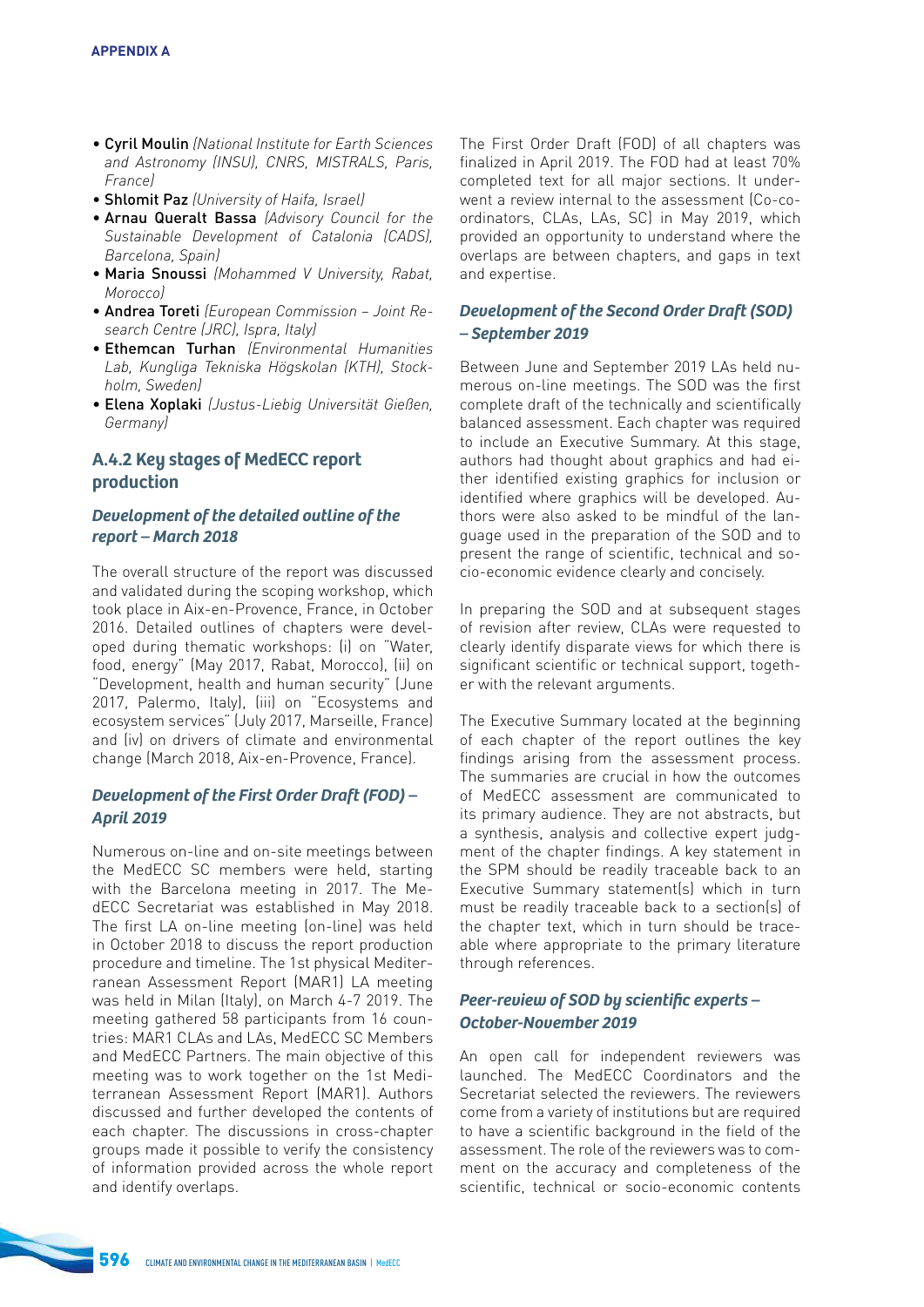and the overall scientific, technical or socio-economic balance of the draft report. Expert reviewers provided the comments to the CLAs through the MedECC Secretariat in an agreed format. The MedECC Secretariat received 113 reviews.

Comments were collated and sent to authors of the assessment. Upon request, the Secretariat made available any material that is referenced in the document being reviewed that is not available in the international published literature. Authors needed to have this material available in case a request is made.

### MedECC Steering Commitee and Coordinating **Lead Authors meeting – December 2019**

The objective of this meeting was to discuss the results of the external peer review by scientific experts, develop the Summary for Policymakers and to plan next steps for producing the Final Draft (FD). The SPM (of about 20 pages) was produced by a team consisting of Coordinators, CLAs and selected LAs. The SPM is primarily based on the chapters' Executive Summaries. It contains the main policy-relevant, but policy-neutral findings of the assessment in synthesized and less technical language, generally in the form of top key messages and presented without reference to the main chapters. These messages represent the highest level of synthesis of the assessment and may be structured differently from the set of main findings in the SPM.

### Development of the Final Draft (FD) – **February-April 2020**

The FD incorporated further development of the assessment by chapter teams as well as the results of the peer-review of SOD by scientific experts. All review comments require a written response – the resulting tables will be made publicly available upon request. Where authors reject a comment, they will provide written justifcation for doing so.

### **Review of the draft SPM by stakeholders – May-June 2020**

The draft of the SPM was reviewed by governments and other relevant stakeholders through an open and transparent process. Drafts of report chapters were also provided as a source of the findings provided in the SPM.

The SPM approval procedure is organized with the UNEP/MAP – Barcelona Convention Secretariat and its Plan Bleu Regional Activity Centre,

through their Focal Points and/or the Members of the Mediterranean Commission on Sustainable Development (MCSD), as well as with UfM Member State representatives within the regional Climate Change Expert Group (CCEG). The exact procedure has been established in close cooperation with UNEP/MAP and UfM.

During review and approval by policymakers, the scientific content of the report and the clarity of its presentation were discussed.

### **Finalization of draft Assessment Report and SPM for Plenary discussion – July-August 2020**

The final draft will take into consideration all comments from the review by stakeholders and policymakers. Where authors reject a comment, they will provide written justification for doing so. A final draft of the SPM including key messages and graphics was also developed during this period. The preparation of the final version of the report, considering all stakeholder and expert comments, was undertaken by the Coordinators, CLAs and LAs in consultation with the MedECC Editorial Committee. This stage is critical for the coordination of key findings and policy relevant messages in the SPM, for developing graphics, for quality assurance of chapters and ensuring consistency and traceability of confidence statements between the SPM and the chapters.

The final draft should reflect comments made by policymakers, stakeholders and scientifc experts. If necessary, authors, together with review editors and reviewers can try to resolve areas of major differences of opinion. Reports should describe different, possibly controversial, scientific, technical and socio-economic views on a given subject, particularly if they are relevant to the policy debate. The final report will credit all Coordinators, CLAs. LAs, CAs, reviewers and MedECC Editorial Committee and other contributors, as appropriate, by name and affliation.

### **Plenary consultation on the SPM – 22 September 2020**

The revised Summary for Policymakers (SPM) of the First Mediterranean Assessment Report (MAR1) was the subject of the plenary consultation with policymakers, governments, decision makers and stakeholders, which took place on 22 September 2020 (in Marseille, France and on-line). Due to the health crisis, the plenary consultation was predominantly held virtually. The particular aim of the plenary consultation was to ascertain that